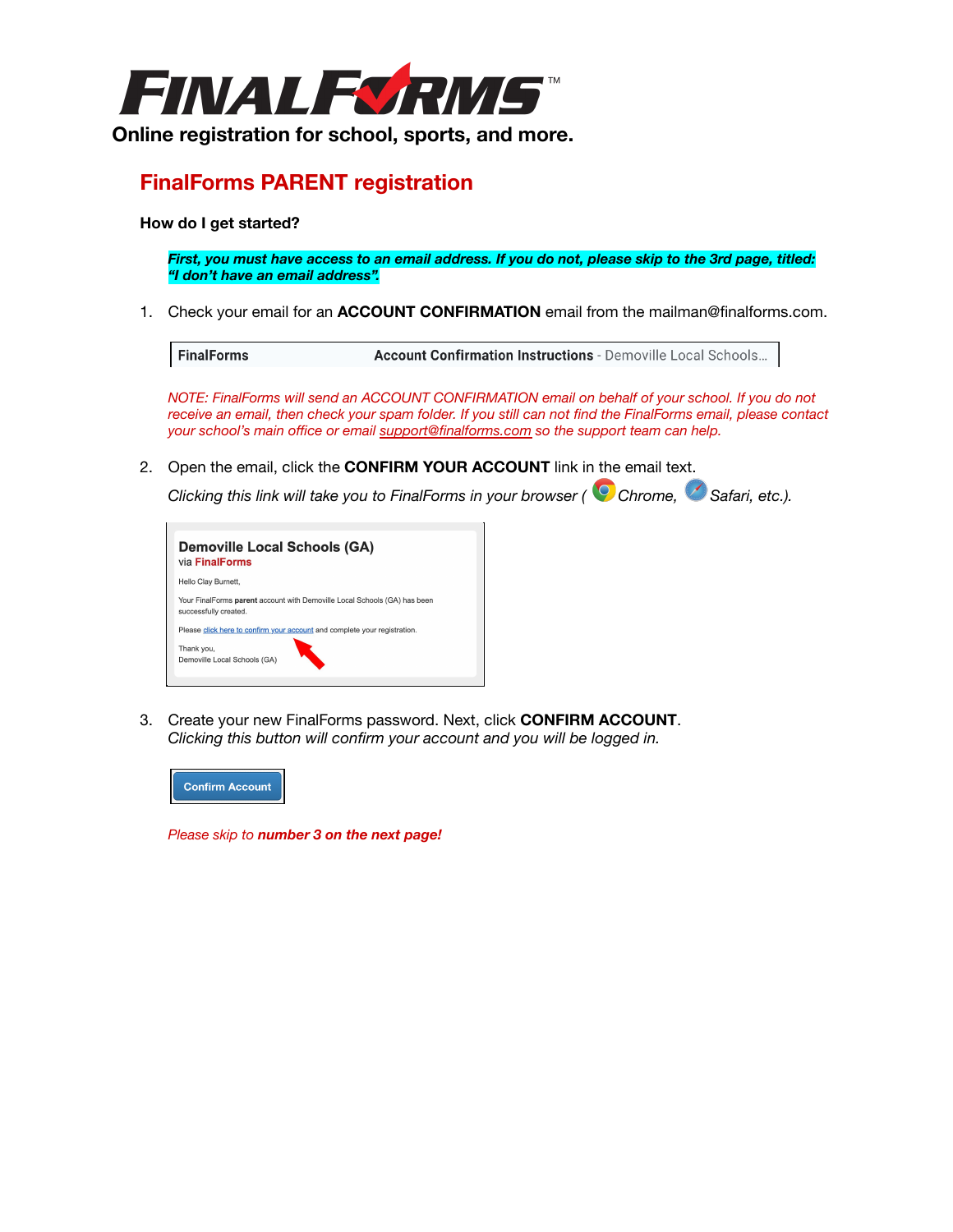

**Online registration for school, sports, and more.**

# **FinalForms STUDENT registration**

#### **What information will I need?**

Basic medical and health history as well as preferred hospital, doctor, dentist, medical specialist, and insurance information.

#### **How do I register my first student?**

*IMPORTANT: If you followed the steps on the previous page, skip to number 3.*

- 1. Go to: **<https://brooklyn-oh.finalforms.com/>**
- 2. Click **LOGIN** under the parent icon. Login using your email and password.



- 3. Locate and click the **INCOMPLETE FORMS** button for the student you wish to register.
- 4. **If your student plans to participate in a sport, activity, or club** then click the checkbox for each. After making your selections, click **UPDATE**. Selections may be changed until the registration deadline.
- 5. Next, complete each form and sign your full name *(i.e. 'Jonathan Smith')* in the parent signature field on each page. After signing each, click **SUBMIT FORM** to go to the next form.



6. When all forms are complete, you will see a **FORMS FINISHED** message.

*IMPORTANT: If required by your district, an email will automatically be sent to the email address that you provided for your student. This email includes instructions and a link to help your student sign forms.*

#### **How do I register additional students?**

Click **MY STUDENTS**. Then, repeat numbers 3 through number 7 for each additional student.

#### **How do I update information?**

Login at any time and click **UPDATE FORMS** to update information for any student.